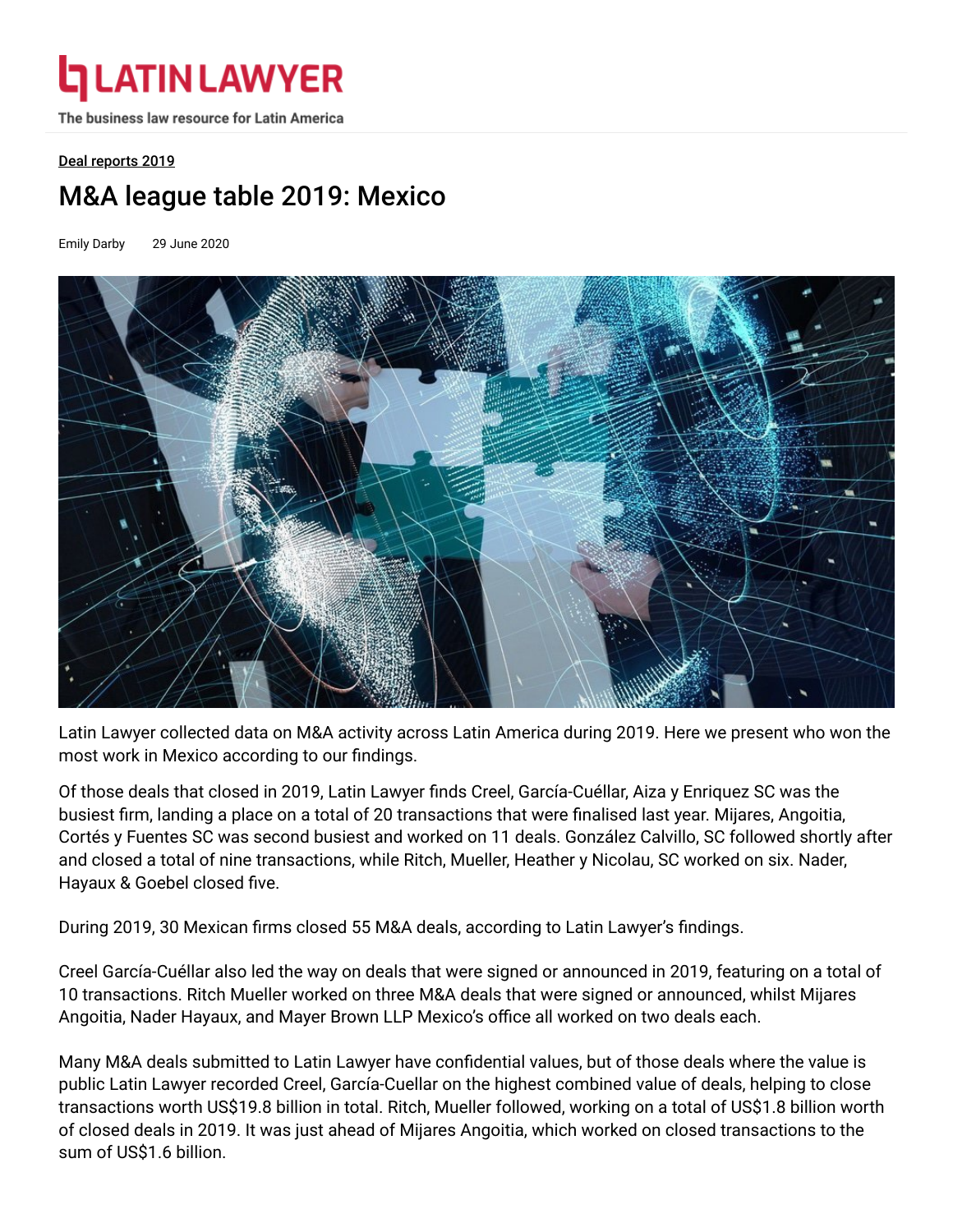Considering only signed or announced deals with a public value, Ritch Mueller had the highest combined value at US\$2.9 billion. Creel, García-Cuellar did well too, working on US\$1.9 billion worth of transactions that were signed or announced in 2019. Mijares Angoitia was next in the running and participated in signed or announced deals worth a combined value of US\$1.2 billion.

Activity in Mexico's M&A market remained consistent in 2019. The infrastructure and renewable energy sectors occupied a key portion of the market, points out González Calvillo partner José Ignacio Rivero Andere, but corporate deals "continued to flow in the different sectors of the economy." One of the most talked about deals involved British energy group ContourGlobal, which [acquired](https://latinlawyer.com/article/1212536/british-energy-group-enters-mexican-renewables-market) two cogeneration plants from Mexican petrochemical company Alpek for just over US\$800 million. Mijares Angoitia advised Alpek's parent company Alfa, while [Galicia Abogados](https://latinlawyer.com/ll250/firms/1220832/galicia-abogados) advised the seller. Ritch, Mueller helped lenders Scotiabank provide a US\$570 million loan for the transaction. Among the complexities of the deal was the sale of portfolio assets that had yet to begin commercial operation, as well as the placement of Alpek as sole off-taker of the project's potential income, explains Mijares partner Igancio Armida. Mexican firms also [featured](https://latinlawyer.com/article/1210321/uber-bags-cornershop-deal) on Uber's US\$459 million acquisition of Latin American start-up Cornershop. The finance sector also saw Santander Spain's US\$1.4 billion exchange offer to [increase](https://latinlawyer.com/article/1209374/santander-ups-stake-in-mexican-subsidiary-for-ususd14-billion) its shares in its Mexican subsidiary.

Fintech deals and M&As in the finance sector were also popular with investors last year. Lawyers point to fintech company Resuelva Tu Deuda's (RTD) [sale](https://latinlawyer.com/article/1214543/mexican-fintech-gets-equity-investment-and-loan) of equity shares to local fund managers DILA Capital in a deal worth US\$24 million as a show of investor confidence in Mexican fintech.

Interest in fintech was likely spurred by recent, innovative legislation designed to regulate the financial startups market. Ritch Mueller partner Luis Nicolau says the new regulation "has made inroads in benetting the under-banked Mexican population." Start-ups are "spearheading transactions in Mexico," says González Calvillo partner Hernando Becerra de Cima, who says that buyers are looking to acquire IP, data and engineering prowess from fintech start-ups. "Experts forecast that this will be key in years to come," he says.

Mexico's deal-making got off to a shaky start in 2019 after polarising leftist leader President Andrés Manuel López Obrador (AMLO) was sworn in as president in December 2018. AMLO's radical criticisms of energy reforms and controversial shut-down of infrastructure projects – including the cancellation of Mexico City's US\$13 billion proposed airport – dampened relations with foreign investors. AMLO also made U-turns on several key investment opportunities, such as energy reforms set to open Mexico's oil sector to private competition. This would open the sector up to private companies in the sector, which is dominated by stateowned oil company Pemex, which has seen its profits [plummet](https://latinlawyer.com/article/1227071/as-the-world-%E2%80%9Cdrowns-in-oil-%E2%80%9D-it%E2%80%99s-fight-or-flight-for-mexico%E2%80%99s-oil-sector) in recent times. Many fear that backpedalling on key reforms is damaging to the market. "Trust in Mexico as a safe port for investments across sectors has been severely damaged, obviously with a harming effect on M&A activity," explains Creel García partner Iker Arriola.

In spite of political uncertainty, 2019 "ended up being a good year for M&A activity in Mexico," says Mijares, Angoitia partner Carlos Orcí. "To the surprise of many, interest in Mexican targets by foreign investors, both strategic and financial, remained strong," he remarks, adding that some of this success can be owed to the signing of a new free trade agreement between Mexico, the US and Canada.

The free trade agreement between Mexico, the United States and Canada (UMSCA) replaced NAFTA (North American Free Trade Agreement) and promises smoother cross-border transactions and support for small-tomedium-sized businesses (SMEs). Regardless of new political conditions, there has been a consistent output of M&A transactions in Mexico over the past year, agrees Nader Hayaux partner Julian Garza.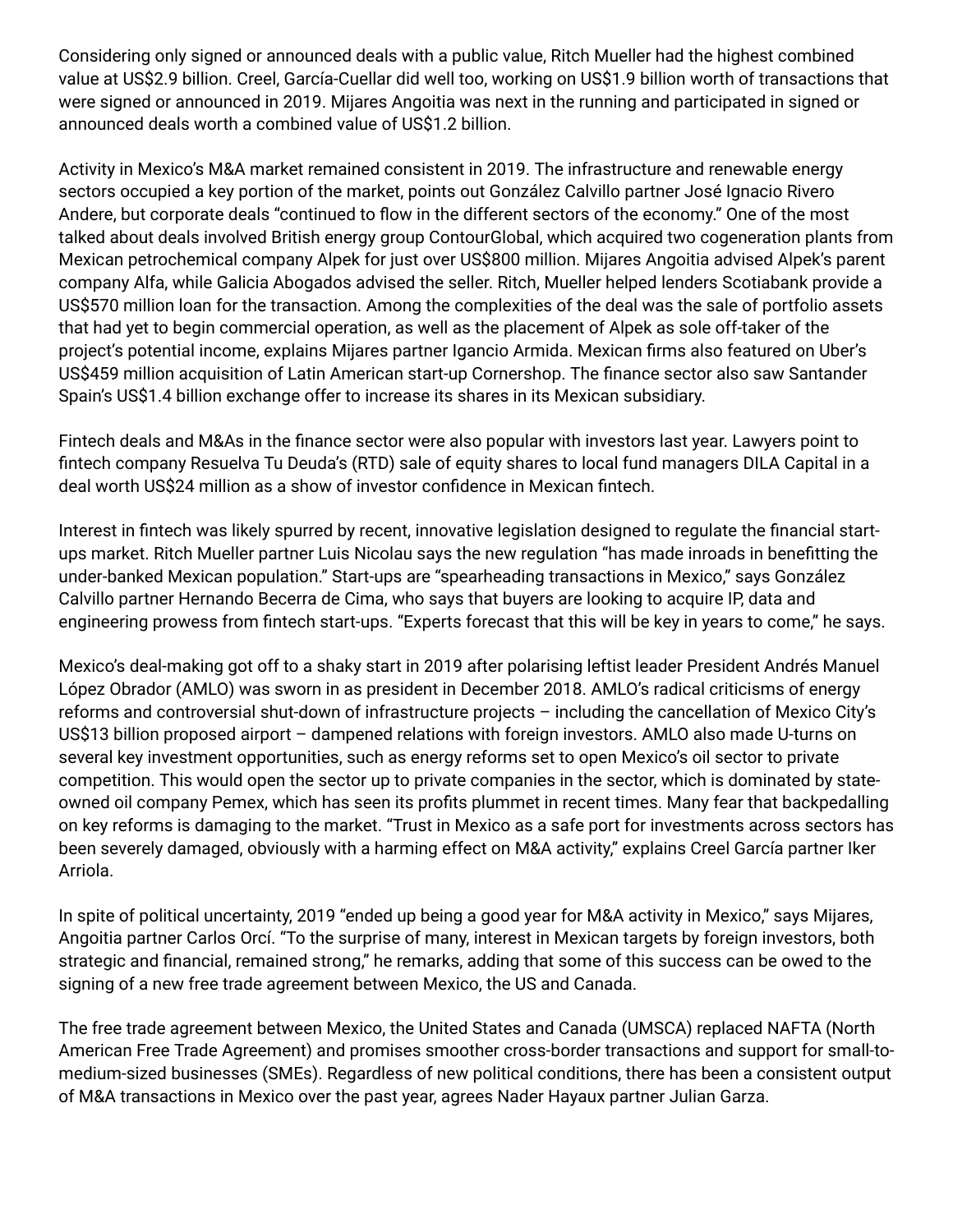One important cross-border deal that took place in spite of uncertainty last year was Chinese construction company Tianjin Zhonghuan Semiconductor (TZS)'s acquisition of a 28% stake in a Mexican subsidiary of US solar power company SunPower. The deal was [announced](https://latinlawyer.com/article/1213206/mijares-in-mexican-leg-of-asia-us-power-company-investment) in November and involved a slew of other jurisdictions, including Singapore, France and Malaysia. SunPower enlisted local counsel from Mijares, Angoitia while Simpson Thacher & Bartlett LLP and Latham & Watkins LLP are among some of the international firms working on the deal.

Also relevant was Canadian fund manager CDPQ's US\$500 million [purchase](https://latinlawyer.com/article/1198085/cdpq-invests-in-mexican-diagnostics-company) of a stake in Mexican laboratory Sanfer, which was one of the largest minority private capital buys in Mexico's history. "Private equity and venture capital funds had substantial liquidity, which was used to complete transactions that were either ongoing or desirable strategically," explains Ritch Mueller partner Carlos Obregón, who describes how investors backed sectors that might benefit from the new government's "bottom of the pyramid" spending on essential services such as healthcare, education and other commodities.

As well as political tensions, M&A dealmakers in Mexico must also contend with the country's antitrust regulator, the Federal Economic Competition Commission (COFECE). Timing is increasingly relevant in the clearance process and, with the gap between signing and closing ever-growing, it is becoming more common for M&A agreements to include interim clauses that establish certain conditions to be met by either party during this period. Some particularly complex deals can take more than a year to close after signing. Not all deals are guaranteed clearance and COFECE has the power to block deals that threaten to create an unfair competitive environment. This was the case when the watchdog [blocked](https://latinlawyer.com/article/1193840/mexicos-antitrust-regulator-blocks-walmart-cornershop-deal) Walmart's proposed US\$225 million acquisition of start-up Cornershop's assets in Chile and Mexico. While the deal was given the green light by Chile's antitrust watchdog, COFECE's decision to block the deal in Mexico caused the sale to fall through in both jurisdictions (opening the door for Uber to snap up the start-up company). The regulator "has been very important in shaping deal activity in Mexico," says González Calvillo partner Rivero Andere.

But COFECE is not favoured by AMLO's administration, which prefers regulators outside of the scope of central government such as energy authorities CENAGAS (Centro Nacional de Control del Gas Natural) and CRE (Commission on Energy Regulation) over independent bodies, says Creel partner Arriola. Government-led agencies can override or undermine clearance decisions made by independent regulator COFECE, which can lead to tension and delays. This friction caused a "step-back for regulatory policies, institutionalisation, independence and professionalisation of regulators in Mexico, particularly in the energy sector in 2019," explains Arriola.

Looking ahead, the covid-19 pandemic presents unprecedented obstacles for all industries in 2020. Mexico's central bank has predicted the country's GDP will contract by 8.8% in 2020 due to the financial crisis triggered by the pandemic, having already shrunk by 0.3% in 2019 under AMLO's economic reforms. "The covid-19 pandemic has halted everything," says González Calvillo partner Becerra de Cima, who explains that while analysts were previously divided on whether 2020 would be positive for Mexico's M&A market, there is a lot more uncertainty after covid-19.

Increased financial uncertainty is likely to cause an increase in distressed M&As and companies looking to reorganise finances. As a result, "speculative and opportunistic M&A deals are likely to occur during 2020 and 2021," predicts Nader, Hayaux partner Hans Goebel. Private equity companies may also take advantage of investment opportunities arising from divestments or shedding assets at lower prices.

"The recent covid-19 pandemic will undoubtedly bring attractive opportunities in a myriad of sectors as valuations go down," forecasts Mijares, Angoitia associate Francisco Glennie. The devaluation of the Mexican peso will make investments in the country more attractive to foreign buyers, while growing tensions between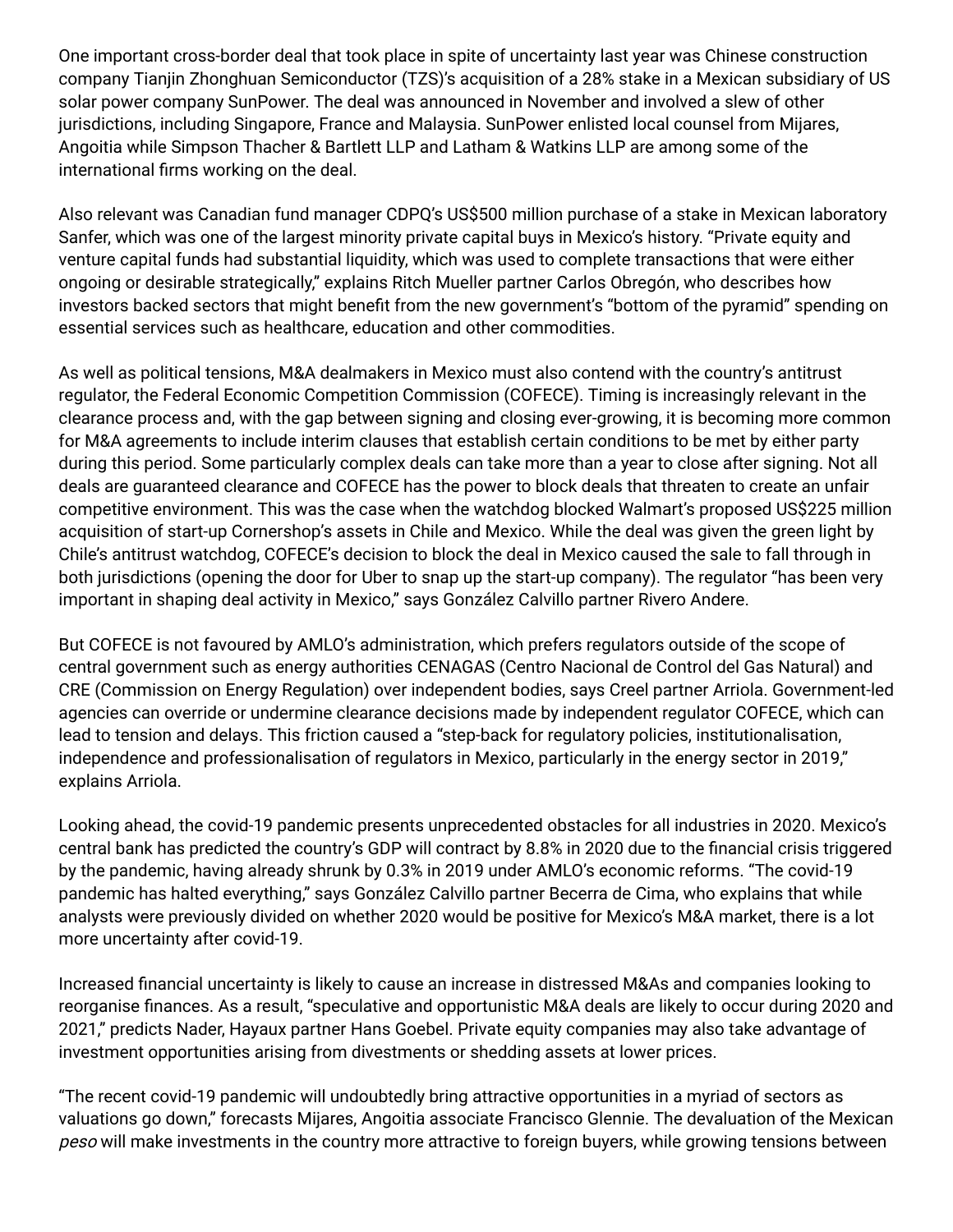the US and China could also benefit the market. Low interest rates are already getting the attention of international investors.

"Industries that have shown resilience during the pandemic are likely to continue to be active," explains Ritch Mueller partner Eduardo Triulzi. Education, pharmaceuticals, technology and fintech are among those industries expected to continue to do well in 2020.

But M&A activity is expected to drop overall, with the covid-19 and financial crisis creating uncertainty about what lies ahead. "The only certainty is that things will change for the rest of 2020 and beyond," acknowledges Mijares, Angoitia partner Carlos Orcí.

"Beyond 2020, predictions are difficult," says Creel partner Jean Michel Enríquez, who adds that with the global health crisis, economic and political uncertainty and the devaluation of local currency, the future of the country's M&A market "will all depend on Mexico recovering what has been severely damaged: trust and legal certainty."

A full list of all M&A deals that took place in Mexico between March and December 2019 is available [here](https://latinlawyer.com/article/1228244/m-a-deals-in-mexico-march-december-2019). To view transactions that took place in January-February, click [here](https://latinlawyer.com/article/1193324/m-a-report-spanish-speaking-latam-january-february-2019).

A round-up of multijurisdictional deals that took place in Latin America between March and December can be found through the following links for [closed](https://latinlawyer.com/article/1227894/closed-m-a-deals-multijurisdictional-march-december) deals and for [signed and announced](https://latinlawyer.com/article/1227899/signed-and-announced-m-a-deals-multijurisdictional-march-december) transactions.

Follow links here to view M&A deals that took place between March and December in smaller markets in Latin America, including [Central America, Panama and the Dominican Republic,](https://latinlawyer.com/benchmarking/deal-reports-2019/1228088/m-a-deals-in-central-america-panama-and-the-dominican-republic-march-december-2019) [Ecuador](https://latinlawyer.com/benchmarking/deal-reports-2019/1228089/m-a-deals-in-ecuador-march-december-2019) and [Paraguay](https://latinlawyer.com/benchmarking/deal-reports-2019/1228091/m-a-deals-in-paraguay-march-december-2019).

To find out more about our methodology  $-$  including what types of deals we have included in our analysis and how we collect information on deals – click [here.](https://latinlawyer.com/article/1226735/latin-lawyer-transactional-league-tables-methodology)

Latin Lawyer has already reported its findings for M&A deals in [Argentina,](https://latinlawyer.com/article/1228105/m-a-league-table-2019-argentina) [Brazil](https://latinlawyer.com/benchmarking/deal-reports-2019/1227905/m-a-league-table-2019-brazil) and [Peru.](https://latinlawyer.com/article/1228137/m-a-league-table-2019-peru) We will continue reporting on 2019 M&A activity in Latin America in upcoming briefings.